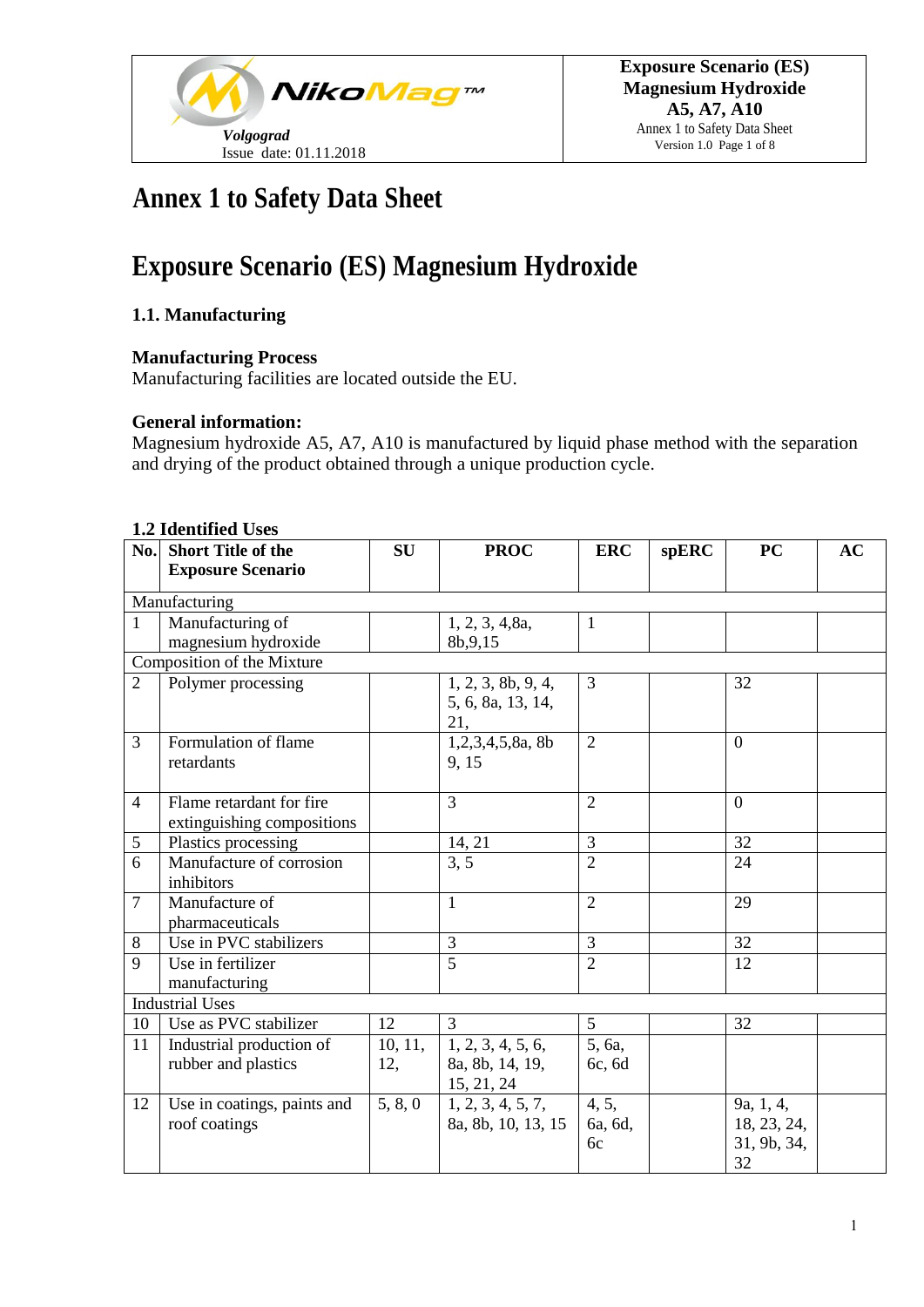

**Exposure Scenario (ES) Magnesium Hydroxide A5, A7, A10**

Annex 1 to Safety Data Sheet Version 1.0 Page 2 of 8

| <b>Volgograd</b>       |
|------------------------|
| Issue date: 01.11.2018 |

| 13 | Use in the chemical<br>industry (waste water and<br>flue gas neutralization) | 9, 23          | 2, 3, 4, 7                              | $\overline{4}$ | 20                      |
|----|------------------------------------------------------------------------------|----------------|-----------------------------------------|----------------|-------------------------|
| 14 | Use as acid neutralizing<br>agent for paper                                  | 6b             | 7, 11                                   | 5              | 26                      |
| 15 | Use as pH control agent<br>(metal-loaded sewage<br>sludge)                   | 23             | $\overline{4}$                          | 6 <sub>b</sub> | 20                      |
| 16 | Use as a paper bleaching<br>agent                                            | 6b             | $\overline{2}$                          | $\overline{4}$ | 20                      |
| 17 | Use as corrosion inhibitor<br>(gas turbines and boilers)                     | 23             | 16                                      | 4,6b           | 19, 24                  |
| 18 | Use as abrasive grain in<br>glass, ceramics and stone<br>industries          | $\overline{0}$ | 5, 8b, 9, 10, 14,<br>22                 | 5              | 14, 15, 21              |
| 19 | Use in the construction<br>industry                                          | 10, 19         | 3, 5, 8a, 8b, 6, 14                     | 5              | 19                      |
| 20 | Use in cleaning agents                                                       | $\mathbf{0}$   | 1, 2, 4, 7, 8a, 8b,<br>10, 13           | $\overline{4}$ | 3, 4, 9a,<br>9b, 24, 35 |
| 21 | Use in oil-field operations                                                  | $\overline{0}$ | 1, 2, 3, 4, 8b, 9,<br>10                | $\overline{4}$ | $\mathbf{0}$            |
| 22 | Use in lubricants                                                            | $\mathbf{0}$   | 1, 2, 3, 4, 7, 8a,<br>8b, 9, 10, 13, 17 | 4, 7           | 1, 24, 31               |
| 23 | Use in metal-working<br>fluids/rolling oils                                  | $\mathbf{0}$   | 1, 2, 3, 5, 7, 8a,<br>8b, 10, 9, 13, 17 | 5              | 25                      |
| 24 | Use in foaming agents                                                        | $\mathbf{0}$   | 1, 2, 3, 8b, 9, 12                      | $\overline{4}$ | $\boldsymbol{0}$        |
| 25 | Use in bonding and release<br>agents                                         | $\mathbf{0}$   | 1, 2, 3, 4, 6, 8b,<br>10, 14, 7         | 5              | $\mathbf{0}$            |
| 26 | Use in functional fluids                                                     | $\mathbf{0}$   | 1, 2, 3, 4, 8a, 8b,<br>9                | $\overline{7}$ | 16, 17                  |
| 27 | Laboratory use                                                               | $\overline{0}$ | 10, 15                                  | $\overline{4}$ | 21                      |
| 28 | Use in water treatment<br>chemicals                                          | $\mathbf{0}$   | 1, 2, 3, 4, 8a, 8b,<br>13               | $\overline{4}$ | 36, 37                  |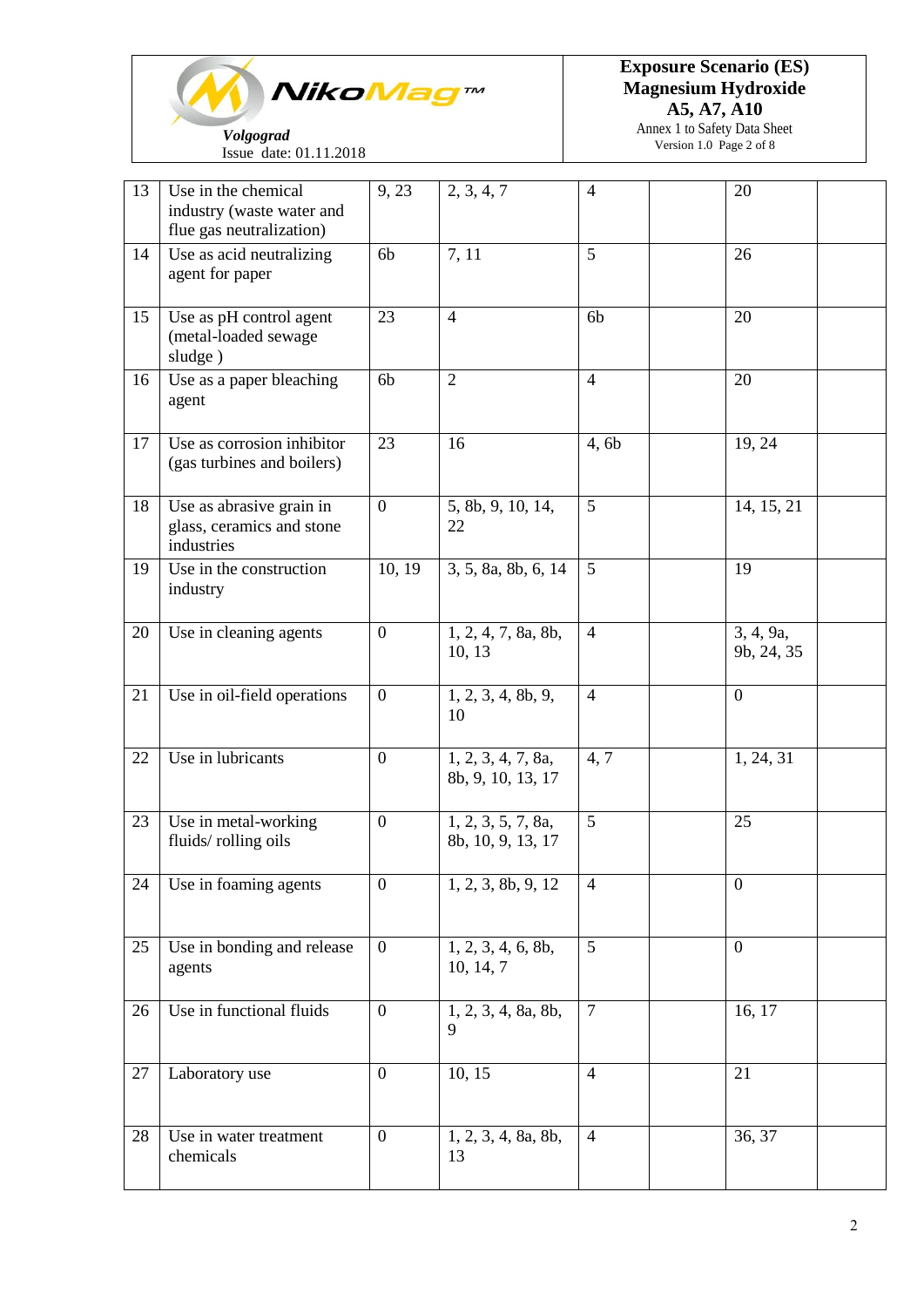

 *Volgograd* Issue date: 01.11.2018 **Exposure Scenario (ES) Magnesium Hydroxide A5, A7, A10**

> Annex 1 to Safety Data Sheet Version 1.0 Page 3 of 8

| 29 | Use in anti-icing and                                  |                  | 2, 8b                                                   | $\overline{7}$    | $\overline{4}$                                    |
|----|--------------------------------------------------------|------------------|---------------------------------------------------------|-------------------|---------------------------------------------------|
|    | deicing agents                                         |                  |                                                         |                   |                                                   |
|    | Professional Use                                       |                  |                                                         |                   |                                                   |
|    |                                                        |                  |                                                         |                   |                                                   |
| 30 | Compounds used in the<br>transport industry            | 17               | 14, 21                                                  |                   | 32                                                |
| 31 | Compounds used in the<br>electric industry             | 16               | 14, 21                                                  |                   | 32                                                |
| 32 | Compounds used in the<br>construction                  | 19               | 14, 21                                                  |                   | 32                                                |
| 33 | Use in coatings, inks, paints<br>and roofing materials | 12, 8            | 1, 2, 3, 4, 5, 8a,<br>8b, 10, 11, 13,<br>15, 19, 21, 24 | 8a, 8c,<br>8d, 8f | 9a, 1, 4,<br>9a, 18, 23,<br>24, 31, 32,<br>34, 9b |
| 34 | Horticultural use<br>(agrochemicals)                   | 10               | 4, 8a, 8b, 11, 13                                       | 8a, 8d            | 12, 27                                            |
| 35 | Use in cleaning agents                                 | 8, 20            | 1, 2, 3, 4, 8a, 8b,<br>10, 11, 13                       | 8a, 8d            | 3, 4, 9a,<br>9b, 24, 35                           |
| 36 | Use in oil-field operations                            | $2a$ , $2b$      | 3, 4, 8a, 8b, 10, 9                                     | 8d                | $\overline{0}$                                    |
| 37 | Use in lubricants                                      | 16               | 1, 2, 3, 4, 8a, 8b,<br>9, 13, 17, 20                    | 8a, 8d,<br>9a, 9b | 31                                                |
| 38 | Use in metal-working<br>fluids/rolling oils            | 10, 8            | 1, 2, 3, 5, 8a, 8b,<br>10, 11, 13, 17                   | 8a                | 25                                                |
| 39 | Use in fuels                                           | 16, 18           | 11                                                      | 8a, 8d            | 1, 3, 4, 9a,<br>9b, 24, 31,<br>35                 |
| 40 | Use in bonding and release<br>agents                   | 19               | 1, 2, 3, 4, 6, 8a,<br>8b, 10, 11, 14                    | 8c                | $\boldsymbol{0}$                                  |
| 41 | Use as fuels                                           | 17               | 1, 2, 3, 4, 16, 8a,<br>8b                               | 8b, 8e            | 13                                                |
| 42 | Use in functional fluids                               | 17               | 1, 2, 3, 8a, 9, 20                                      | 9a, 9b            | 16, $7 \overline{ }$                              |
| 43 | Use in road works and<br>construction                  | 17               | 5, 7, 8b, 8a, 9,<br>10, 11, 13                          | 8f                | $\overline{0}$                                    |
| 44 | Laboratory use                                         | 24               | 10, 15                                                  | 8a                | 21                                                |
| 45 | Use in explosives                                      | $\boldsymbol{0}$ | 3, 5, 8a, 8b                                            | <b>8d</b>         | 11                                                |
|    |                                                        |                  |                                                         |                   |                                                   |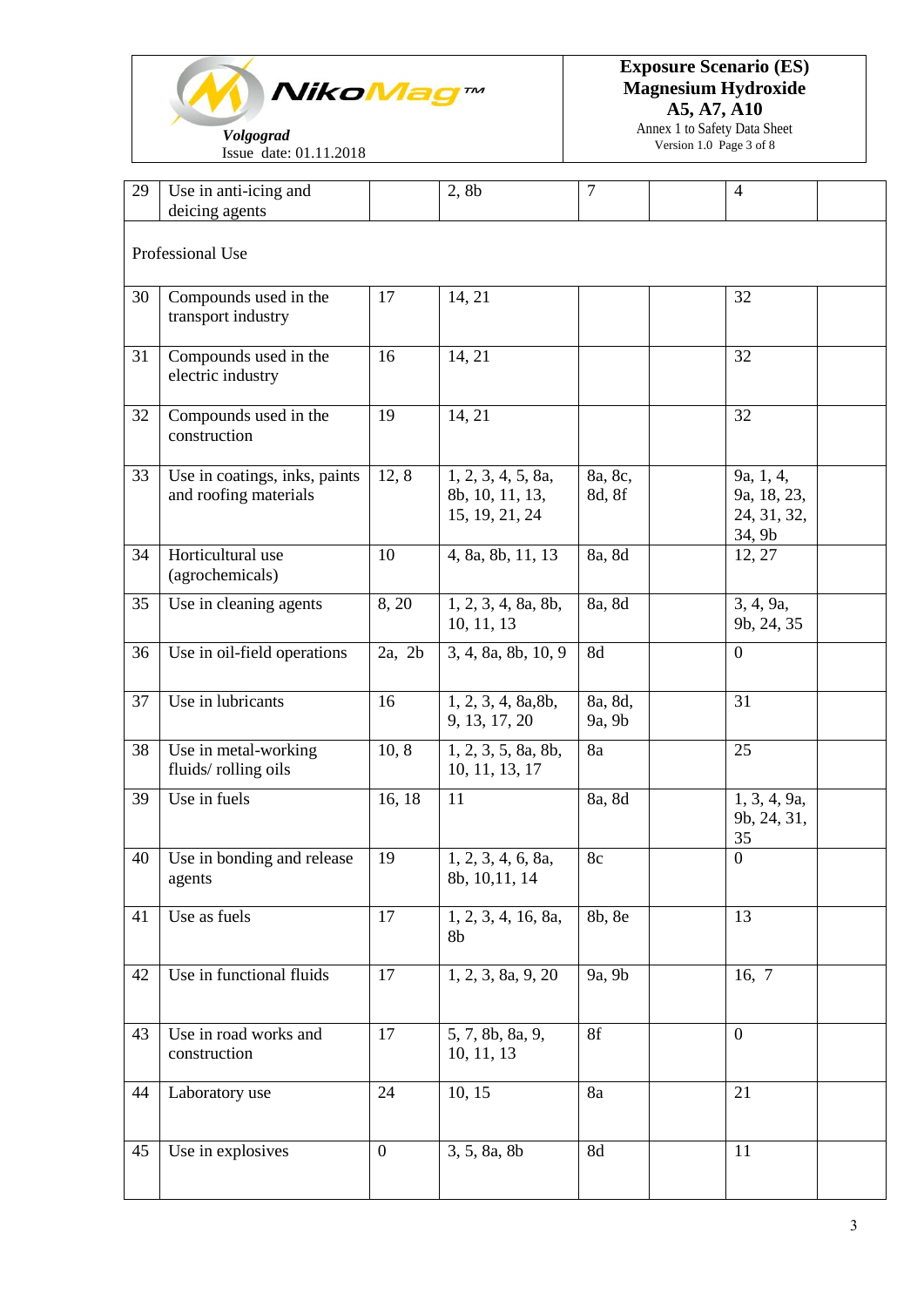

### **Exposure Scenario (ES) Magnesium Hydroxide A5, A7, A10**

Annex 1 to Safety Data Sheet Version 1.0 Page 4 of 8

| 46 | Use in water treatment<br>chemicals                              | 6a, 6b,<br>20 | 1, 2, 3, 4, 8a, 8b,<br>13 | 8a, 8d            | 36, 37                             |                        |
|----|------------------------------------------------------------------|---------------|---------------------------|-------------------|------------------------------------|------------------------|
| 47 | Polymer processing                                               | 12            | 1, 2, 8a, 8b, 14,<br>21   | 8a, 8c,<br>8d, 8f | 32                                 |                        |
|    | <b>Consumer Use</b>                                              |               |                           |                   |                                    |                        |
| 48 | Use in cleaning agents                                           |               |                           | 8a, 8d            | 3, 4, 9a,<br>9b, 24, 35            |                        |
| 49 | Use in coatings, inks, paints<br>and roofing materials           |               |                           |                   | 1, 4, 9a,<br>18, 23, 24,<br>31, 9b |                        |
| 50 | Use in lubricants                                                |               |                           | 8a, 8d,<br>9a, 9b | 1, 24, 31                          |                        |
| 51 | Use in fuels                                                     |               |                           | 8a, 8d            | 1, 3, 4, 9a,<br>9b, 24, 31,<br>35  |                        |
| 52 | Use as fuels                                                     |               |                           | 8b, 8e            | 13                                 |                        |
| 53 | Use in functional fluids                                         |               |                           | 9a, 9b            | 16,17                              |                        |
| 54 | Use in anti-icing and<br>deicing agents                          |               |                           | 8d                | $\overline{4}$                     |                        |
| 55 | Use in personal hygiene<br>and perfumery products                |               |                           | 8a, 8d            | 28, 39                             |                        |
| 56 | Use in water treatment<br>chemicals                              |               |                           | 8b, 8e            | 36, 37                             |                        |
| 57 | Compounds used in the<br>transport industry                      |               | 14, 21                    | 11a               |                                    | $\mathbf{1}$           |
| 58 | Compounds used in the<br>electric industry                       |               | 14, 21                    | 11a               |                                    | $\overline{2}$         |
| 59 | Compounds used in the<br>construction                            |               | 14, 21                    | 10a               |                                    | $\overline{13, 7}$ , 4 |
| 60 | Use as acid neutralizing<br>agent for paper                      |               |                           |                   |                                    | 8                      |
| 61 | Use as bleaching agent in<br>peroxide bleaching of paper<br>pulp |               |                           |                   |                                    | 8                      |
| 62 | Use in the construction<br>industry                              |               | 14                        |                   |                                    | 13                     |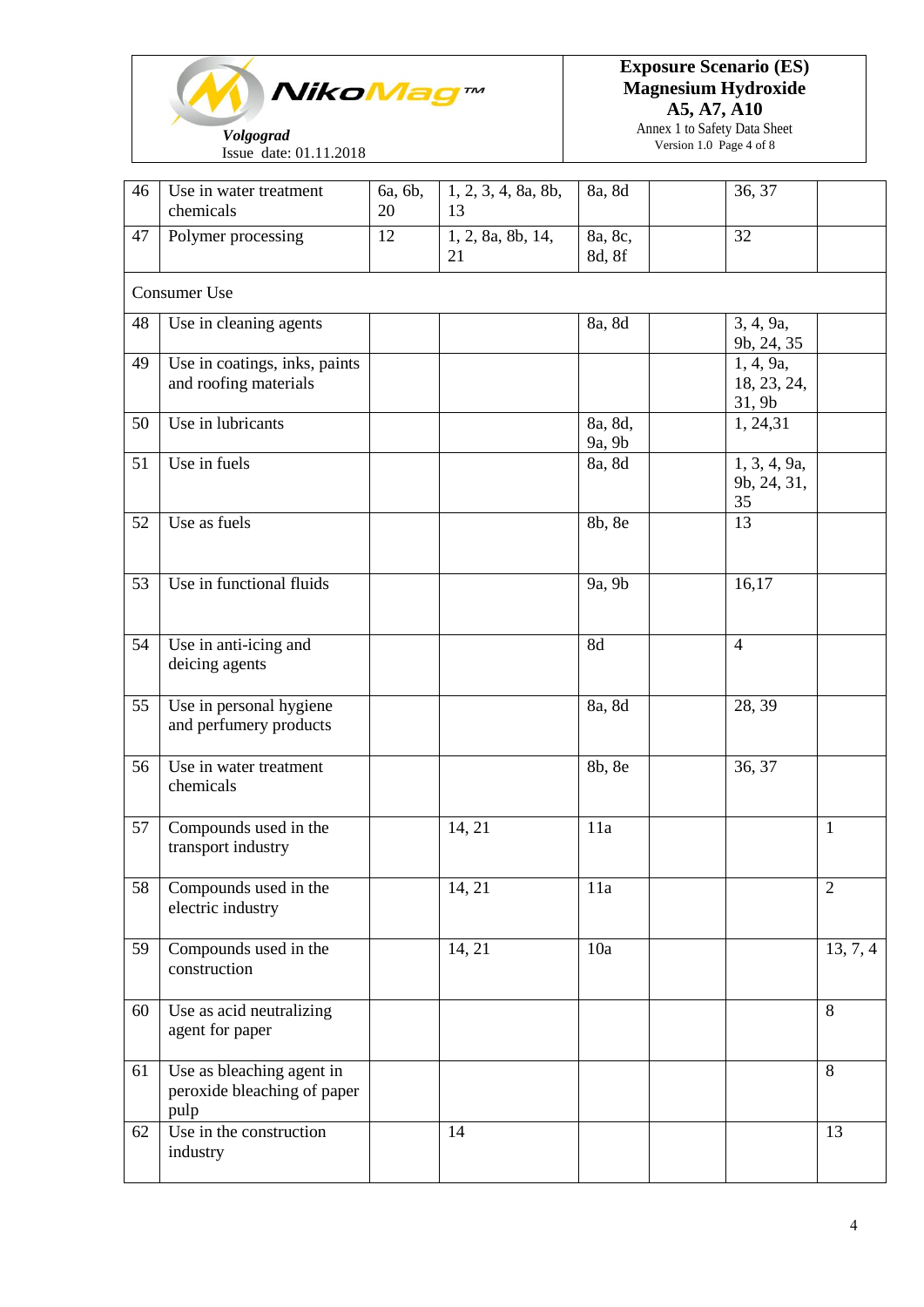

Annex 1 to Safety Data Sheet Version 1.0 Page 5 of 8

| 63 | Use in coatings, inks, paints |  | 10a |  | ,      |
|----|-------------------------------|--|-----|--|--------|
|    | and roofing materials         |  |     |  | 1J, 1, |
|    |                               |  |     |  | 8, 10  |

## **Use Descriptors**

| SU               | <b>End-Use Sector</b>                                                                                    |
|------------------|----------------------------------------------------------------------------------------------------------|
| SU <sub>0</sub>  | Other: manufacture and finishing of glass, ceramics and stone (NACE codes C23.1, C23.3)<br>and $C23.7$ ) |
| SU <sub>5</sub>  | Manufacture of textiles, leather and fur                                                                 |
| SU <sub>8</sub>  | Manufacture of bulk, large scale chemicals (including petroleum products).                               |
| SU <sub>9</sub>  | Manufacture of fine chemicals                                                                            |
| <b>SU 10</b>     | Formulation [mixing] of preparations and/or re-packaging (excluding alloys)                              |
| <b>SU11</b>      | Manufacture of rubber products                                                                           |
| <b>SU12</b>      | Manufacture of plastics products, including compounding and conversion.                                  |
| SU 16            | Manufacture of computer, electronic and optical products, electrical equipment.                          |
| <b>SU17</b>      | General manufacturing, e.g. machinery, equipment, vehicles, other transport equipment                    |
| <b>SU18</b>      | Manufacture of furniture                                                                                 |
| SU 19            | Building and construction work                                                                           |
| <b>SU 20</b>     | Health services                                                                                          |
| SU 23            | Electricity, steam, gas, water supply and sewage treatment                                               |
| SU 24            | Scientific research and development                                                                      |
| SU <sub>2a</sub> | Mining (without offshore industries)                                                                     |
| SU <sub>2b</sub> | Offshore industries                                                                                      |
| SU 6a            | Manufacture of wood and wood products                                                                    |
| SU 6b            | Manufacture of pulp, paper and paper products                                                            |

| <b>PROC</b>       | <b>Process Category</b>                                                                                                        |
|-------------------|--------------------------------------------------------------------------------------------------------------------------------|
| PROC <sub>1</sub> | Use in closed processes, no likelihood of exposure.                                                                            |
| PROC <sub>2</sub> | Use in closed continuous processes with occasional exposure.                                                                   |
| PROC <sub>3</sub> | Use in closed batch process (synthesis or formulation).                                                                        |
| PROC <sub>4</sub> | Use in batch and other process (synthesis) where opportunity for exposure arises.                                              |
| PROC <sub>5</sub> | Mixing or blending in batch processes for formulation of preparations and articles<br>(multistage and/or significant contact). |
| PROC <sub>6</sub> | Calendering operations.                                                                                                        |
| PROC <sub>7</sub> | Industrial spraying                                                                                                            |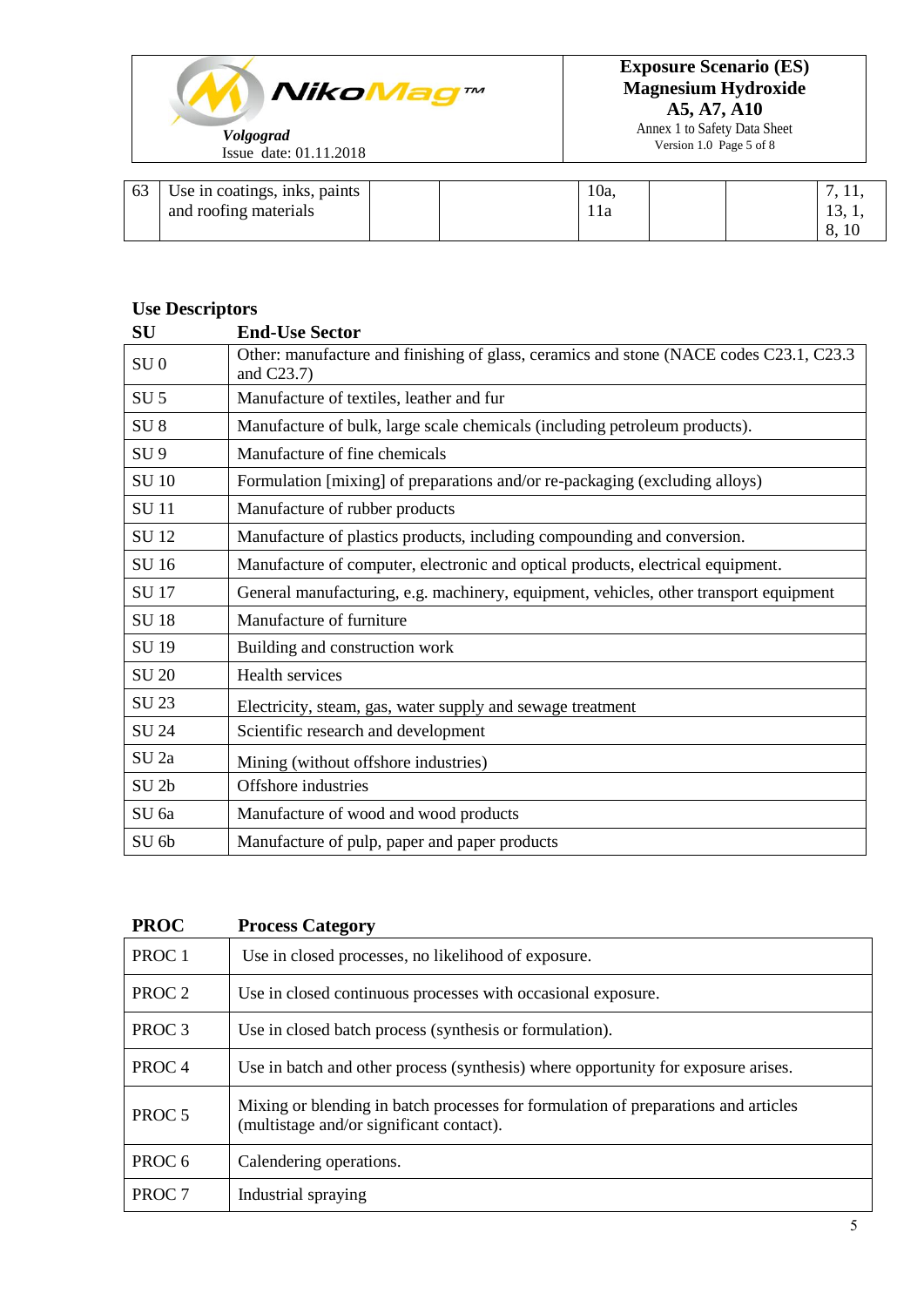

Issue date: 01.11

|                    | Issue date: 01.11.2018                                                                                      | $\sqrt{a}$ |
|--------------------|-------------------------------------------------------------------------------------------------------------|------------|
| PROC <sub>9</sub>  | Transfer of substance or preparation into small containers (dedicated filling lines,<br>including weighing) |            |
| PROC <sub>10</sub> | Roller application or brushing                                                                              |            |
| PROC <sub>11</sub> | Non-industrial spraying                                                                                     |            |
| PROC <sub>12</sub> | Use of blowing agents in manufacture of foam                                                                |            |
| PROC <sub>13</sub> | Treatment of articles by dipping and pouring                                                                |            |
| PROC <sub>14</sub> | Production of preparations or articles by tabletting, compression, extrusion, pelletisation                 |            |
| <b>PROC 15</b>     | Use as laboratory reagent                                                                                   |            |
| PROC $16$          | Using material as fuel sources limited exposure to unburned product to be expected                          |            |

| <b>PROC</b> 16     | Using material as fuel sources, limited exposure to unburned product to be expected                                          |
|--------------------|------------------------------------------------------------------------------------------------------------------------------|
| PROC <sub>17</sub> | Lubrication at high energy conditions and in partly open process                                                             |
| PROC <sub>19</sub> | Hand-mixing with intimate contact and only PPE available.                                                                    |
| PROC <sub>20</sub> | Heat and pressure transfer fluids in dispersive, professional use but closed systems                                         |
| PROC <sub>21</sub> | Low energy manipulation of substances bound in materials and/or articles.                                                    |
| PROC <sub>22</sub> | Potentially closed processing operations with minerals/metals at elevated temperature.<br>Industrial setting.                |
| PROC <sub>24</sub> | High (mechanical) energy work-up of substances bound in materials and/or articles.                                           |
| PROC <sub>8a</sub> | Transfer of substance or preparation (charging/discharging) from/to vessels/large<br>containers at non-dedicated facilities. |
| PROC <sub>8b</sub> | Transfer of substance or preparation (charging/discharging) from/to vessels/large<br>containers at dedicated facilities.     |

| <b>ERC</b>        | <b>Environmental Release Category</b>                                                                    |
|-------------------|----------------------------------------------------------------------------------------------------------|
| ERC <sub>1</sub>  | Manufacture of substances                                                                                |
| ERC <sub>2</sub>  | Formulation of preparations                                                                              |
| ERC <sub>3</sub>  | Formulation in materials                                                                                 |
| ERC <sub>4</sub>  | Industrial use of processing aids in processes and products, not becoming part of articles               |
| ERC <sub>5</sub>  | Industrial use resulting in inclusion into or onto a matrix                                              |
| ERC 6a            | Industrial use resulting in manufacture of another substance (use of intermediates).                     |
| ERC <sub>6b</sub> | Industrial use of reactive processing aids                                                               |
| ERC <sub>6c</sub> | Industrial use of monomers for manufacture of thermoplastics.                                            |
| ERC <sub>6d</sub> | Industrial use of auxiliaries for polymerisation processes in production of resins, rubbers,<br>polymers |
| ERC <sub>7</sub>  | Industrial use of substances in closed systems.                                                          |
| ERC 8a            | Wide dispersive indoor use of processing aids in open systems                                            |
| ERC 8b            | Wide dispersive indoor use of reactive substances in open systems                                        |
| ERC 8c            | Wide dispersive indoor use resulting in inclusion into or onto a matrix.                                 |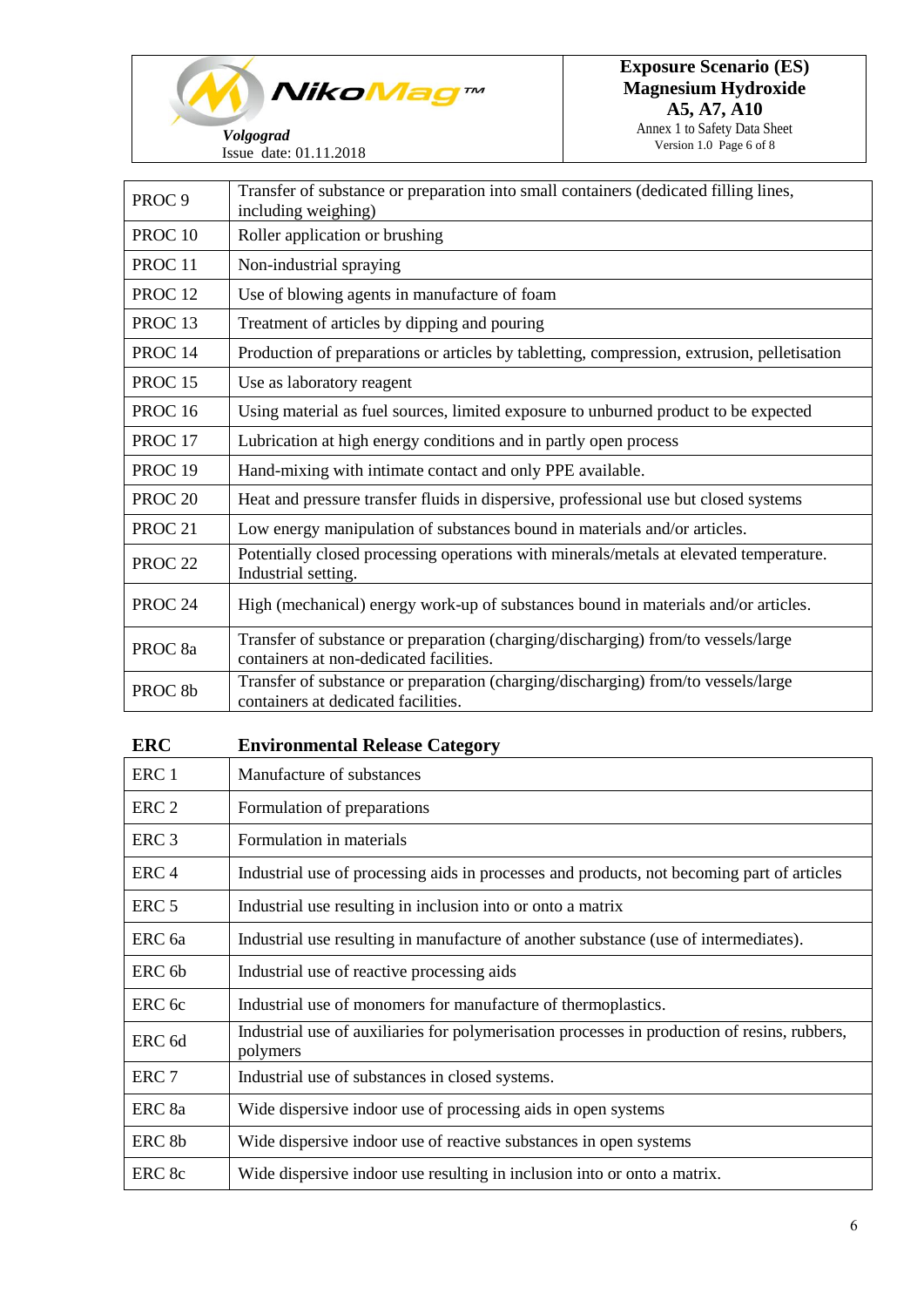*NikoMag™ Volgograd*

Issue date: 01.11.2018

| ERC 8d            | Wide dispersive outdoor use of processing aids in open systems.                  |
|-------------------|----------------------------------------------------------------------------------|
| ERC 8e            | Wide dispersive outdoor use of reactive substances in open systems.              |
| ERC 8f            | Wide dispersive outdoor use resulting in inclusion into or onto a matrix         |
| ERC <sub>9a</sub> | Wide dispersive indoor use of reactive substances in closed systems.             |
| ERC <sub>9b</sub> | Wide dispersive outdoor use of reactive substances in closed systems             |
| ERC 10a           | Wide dispersive outdoor use of long-life articles and materials with low release |
| ERC 11a           | Wide dispersive indoor use of long-life articles and materials with low release  |

| <b>Market Sector by Type of Chemical Product</b>                                                          |
|-----------------------------------------------------------------------------------------------------------|
| Other: flame retardant agent                                                                              |
| Adhesives, sealants                                                                                       |
| Air care products                                                                                         |
| Anti-freeze and de-icing products                                                                         |
| Explosives                                                                                                |
| Fertilizers                                                                                               |
| Fuels                                                                                                     |
| Metal surface treatment products, including galvanic and electroplating products                          |
| Non-metal-surface treatment products                                                                      |
| Heat transfer fluids                                                                                      |
| Hydraulic fluids                                                                                          |
| Ink and toners                                                                                            |
| Products such as ph-regulators, flocculants, precipitants, neutralisation agents                          |
| Laboratory chemicals                                                                                      |
| Leather tanning, dye, finishing, impregnation and care products                                           |
| Lubricants, greases, release products                                                                     |
| Metal working fluids                                                                                      |
| Paper and board dye, finishing and impregnation products: including bleaches and other<br>processing aids |
| Plant protection products                                                                                 |
| Perfumes, fragrances                                                                                      |
| Pharmaceuticals                                                                                           |
| Polishes and wax blends                                                                                   |
| Polymer preparations and compounds                                                                        |
| Textile dyes, finishing and impregnating products; including bleaches and other processing<br>aids        |
| Washing and cleaning products (including solvent-based products)                                          |
|                                                                                                           |